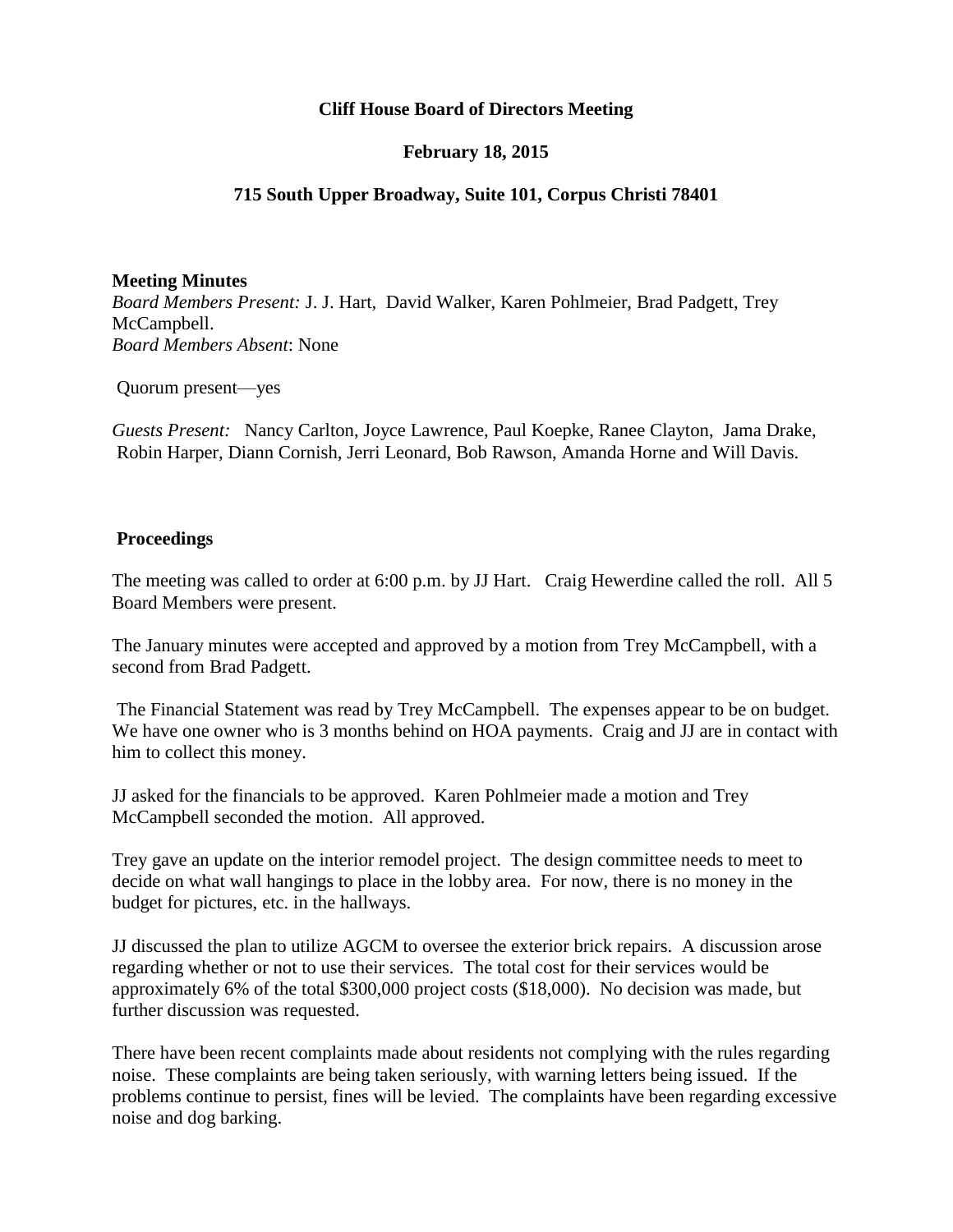Trey gave an explanation as to how the calculation of HOA dues was done. In the past, the calculations were based on square footage. The Cliff House declaration (Section 4) states that the calculations need to be based solely on the ownership percentages. When the HOA dues were re-calculated, the amounts came out slightly different than they would have been if they were calculated using square footage. The differences amount to a few dollars/month. The Cliff House's lawyer was consulted on this matter and he agrees that this is the legal way to calculate the dues.

JJ discussed the proposed elevator upgrades. He referred to the recent email that he sent out to the owners. JJ explained that he would be sending an email to the owners asking for their input on whether to proceed with the upgrades. If more than 50% of the owners are in favor of making these improvements, we will move to the next step which is setting up a meeting with Dave Flint, our Schindler sales rep.

JJ explained that American Bank is willing to loan The Cliff House the money for this project at 5% interest. Schindler Elevator can also finance the project for 7%.

A discussion arose about replenishing the reserve fund to its target level of \$50,000. The choice was between using the reserve or raising the HOA dues. The Board felt that given the assessment in 2015, it would wait one year before replenishing the reserve.

## BUILDING MANAGER'S REPORT — Craig Hewerdine

- 1. The elevator remodel project is almost complete. The hand rails and the message box still need to be re-installed.
- 2. We are back to M/W/F trash pick-up.
- 3. Several exterior lights have been fixed/replaced recently.
- 4. A reminder was made regarding when construction is allowed at The Cliff House.
- 5. Craig is looking into setting a meeting with the fire inspector (to give a presentation on fire drills).
- 6. It was requested that people stop feeding the birds at The Cliff House in hopes of preventing pigeon droppings, etc.
- 7. Cigarette butts are still being dropped off of the 01 and 02 unit's balconies. Craig will look into this.

# GENERAL PUBLIC COMMENTS

1. Nancy Carlton asked that the Cliff House rules be distributed once again to the residents. Craig will look into getting this done.

The next board meeting was set for March 18, 2015 at 6:00 p.m.